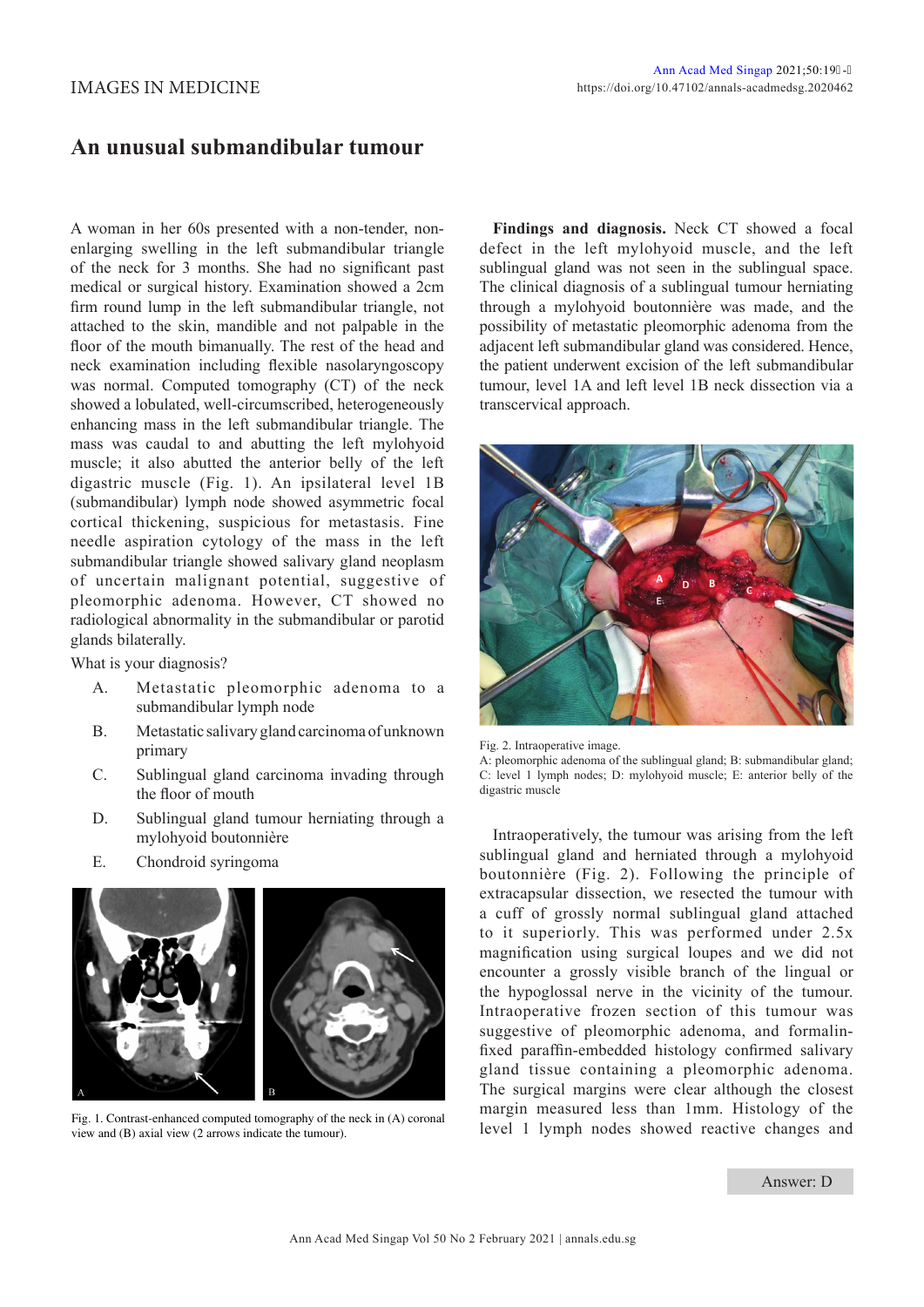the submandibular gland was normal. The patient recovered uneventfully except for a transient marginal mandibular palsy. Lingual sensation to cold touch was symmetrical postoperatively, suggesting normal function of the lingual nerve. Tongue protrusion was midline, suggesting normal function of the hypoglossal nerve. Patient was advised on a yearly follow-up to monitor for recurrence of the pleomorphic adenoma.

**Discussion.** A submandibular swelling can possibly arise from the submandibular gland, cervical lymph node or the sublingual gland. The submandibular gland has a superficial lobe that lies in the neck inferior to the mylohyoid muscle, and a deep lobe that hooks around the posterior margin of the mylohyoid to enter the floor of mouth. This makes ballotability a sign of a submandibular tumour. The sublingual gland sits superior to the mylohyoid and under the mucosa of the floor of the mouth. Thus, tumours of the sublingual gland typically present as a lump under the tongue instead of in the neck. Cervical lymphadenopathy is the usual clinical diagnosis when a submandibular swelling is not ballotable between the floor of the mouth and the neck. However, cytology from the mass in this patient suggested a salivary gland tumour. This made the diagnosis of a submandibular gland tumour the most likely, yet CT showed a normal submandibular gland. This conundrum raised the possibility of a nodal metastasis from an occult primary (Option B) in the major or minor salivary glands of the head and neck. Thus, a complete mucosal examination including nasolaryngoscopy was also performed. However, unknown primary carcinomas of salivary gland origin and metastatic pleomorphic adenoma (Option A) possible diagnoses given the cytology—are very rare.<sup>1</sup>

Following this, a tumour of the sublingual gland invading or herniating through the mylohyoid muscle (Options C and D) becomes plausible. As the majority of sublingual tumours are malignant, a sublingual carcinoma invading through the mylohyoid should be carefully considered. However, the well-circumscribed margin of this tumour on the CT indicates that gross invasion of the mylohyoid is unlikely. Despite this, a low-grade sublingual carcinoma is a differential that requires histology to rule out.

Chondroid syringoma (Option E), also known as pleomorphic adenoma of the skin, is a rare tumour arising from the eccrine or apocrine sweat glands. It typically presents as a solitary asymptomatic swelling that histologically resembles pleomorphic adenoma, but is confined within the cutaneous or subcutaneous tissue.

Mylohyoid boutonnières (buttonholes), ranging from 5mm to 2cm in size, are found in up to 77% of individuals and are usually clinically insignificant.<sup>2</sup> They are usually seen along the lateral margin of the mylohyoid muscle closer to the mandible than to the midline raphe.<sup>2,3</sup> In many cases, the anterior belly of the digastric muscle was found totally or partially covering the herniation.<sup>3</sup> Given this knowledge, a careful bimanual palpation of a mass in the anterior submandibular or submental triangles may confirm its connection with sublingual glands through a boutonnière. That the tumour was not palpable in the floor of mouth of our patient could be because we did not push up the tumour adequately during bimanual palpation. Overall, a sublingual gland tumour rarely presents exclusively as a neck mass. We found no report of such cases on PubMed. A more commonly reported entity is hypertrophied sublingual gland herniating through a mylohyoid boutonnière. This entity appears to be associated with hypoplasia of the submandibular glands.<sup>4</sup>

Soft-tissue CT of the neck can distinguish between submandibular gland tumours, sublingual hypertrophy and sublingual gland tumours. Performing a Valsalva manoeuvre during sonography has also been suggested to aid the diagnosis of herniating sublingual glands and mylohyoid boutonnière.<sup>5</sup> Awareness of mylohyoid boutonnière is important for a clinical diagnosis of a sublingual tumour herniating into the neck. Surgeons should be aware of a herniating sublingual tumour when faced with a salivary gland tumour that is palpable in the submandibular or submental region, but not arising from the submandibular gland. Transcervical resection was able to achieve a clear pathological margin in this patient.

## **REFERENCES**

- 1. Knight J, Ratnasingham K. Metastasising pleomorphic adenoma: Systematic review. Int J Surg 2015;19:137-45.
- 2. White DK, Davidson HC, Harnsberger HR, et al. Accessory Salivary Tissue in the Mylohyoid Boutonnière: A Clinical and Radiologic Pseudolesion of the Oral Cavity. AJNR Am J Neuroradiol 2001;  $22:406-12$
- 3. Nathan H, Luchansky E. Sublingual gland herniation through the mylohyoid muscle. Oral Surg Oral Med Oral Pathol 1985;59:21-3.
- 4. Ahmed M, Strauss M, Kassaie A, et al. Bilateral submandibular gland aplasia with clinico-radiological mass due to prolapsing sublingual salivary tissue through mylohyoid boutonnière: a case report and review. Dentomaxillofac Radiol 2009;38:121-4.
- 5. Ishida K, Kato K, Inoue K, et al. A case of herniation of the mylohyoid muscle with penetration of the sublingual gland. J Oral Maxillofac Surg Med Pathol 2019;31:189-91.